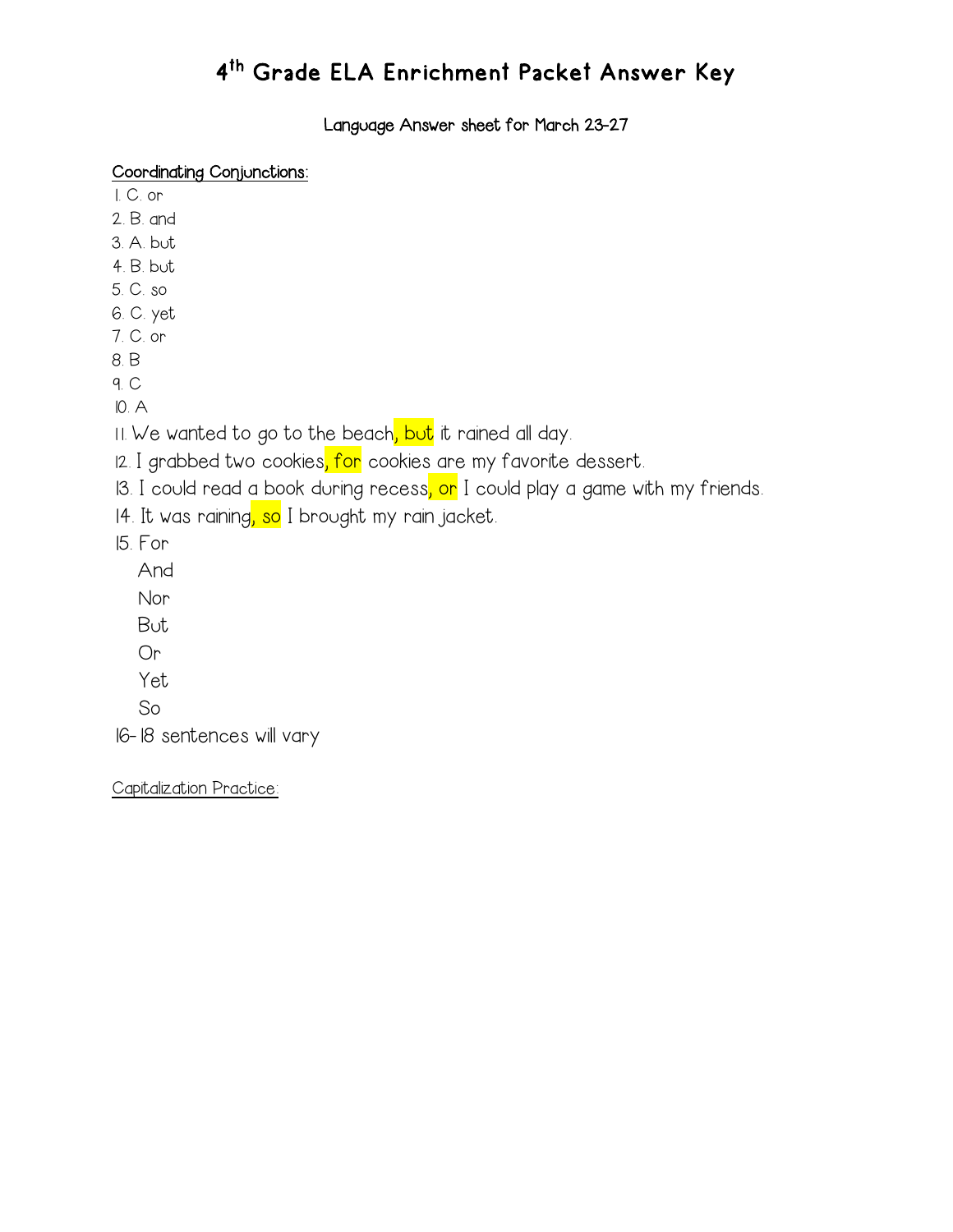# 4th Grade ELA Enrichment Packet Answer Key

#### Capitalization Practice

Directions: Read the following sentences. Color the sentence with the correct capitalization and punctuation ORANGE and the incorrect sentence YELLOW.

| Have you ever been to                  | <u>have you ever been to</u>      |
|----------------------------------------|-----------------------------------|
| Table Rock State Park in               | table Rock park in Missouri?      |
| Missouri?                              |                                   |
| my brother attends                     | My brother attends                |
| Germantown middle                      | <b>Germantown Middle</b>          |
| <u>School.</u>                         | School.                           |
| Her new address is 134                 | her new Address is                |
| <b>Bubblegum Avenue.</b>               | <u>bubblegum Avenue.</u>          |
| I love when my parents take            | I love when my parents take       |
| me to Lost Pizza for dinner!           | me to lost pizza for dinner!      |
| my sister got a job at                 | My sister got a job at            |
| Hobby lobby down the                   | Hobby Lobby down the              |
| street                                 | street.                           |
| We will go to a concert at             | <u>We will go to a Concert at</u> |
| the Brandon Amphitheater               | the brandon amphitheater in       |
| in July.                               | July.                             |
| Our new House is in                    | Our new house is in Madison,      |
| madison, mississippi.                  | Mississippi.                      |
| have you ever been in the Lincoln      | Have you ever been in the Lincoln |
| <b>Tunnel that connects new Jersey</b> | Tunnel that connects New Jersey   |
| and New York city?                     | and New York City?                |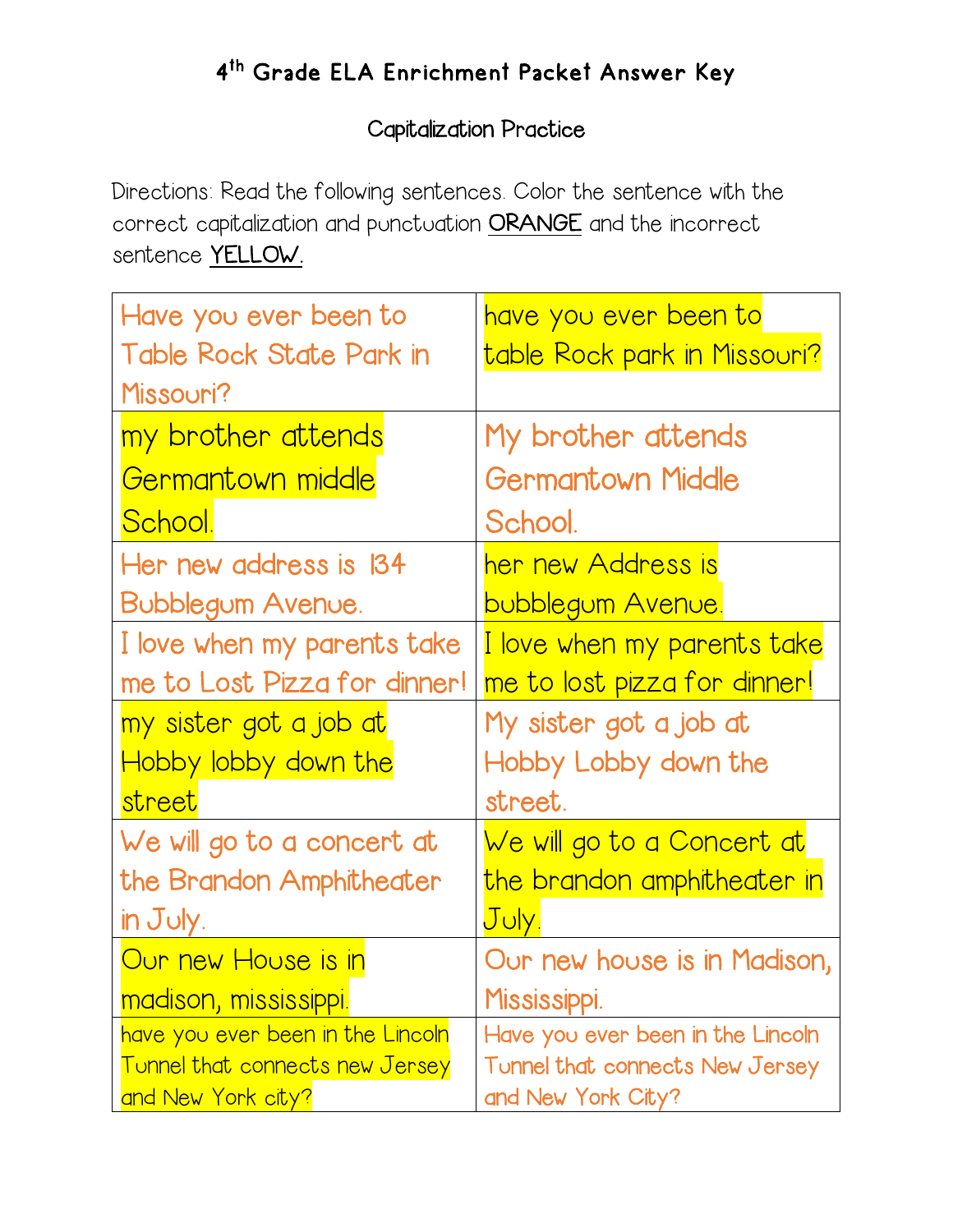Directions: Highlight TEN words that need to be capitalized in the paragraph below. Then, write the TEN words correctly on the lines.

What did you do over spring break? I went with my mom and dad to orange beach. We went to tacky jacks to eat dinner and it was amazing! We went to the beach in the morning and swam at the condo in the evening. We had such a great time together. i didn't even get sunburnt! I can't wait to see you on monday.

| I. Spring      | 2. Break   |
|----------------|------------|
| 3.1            | 4. Orange  |
| 5. Beach       | 6. Tacky   |
| 7. Jacks       | 8. We      |
| 9 <sub>l</sub> | IO. Monday |

Directions: Highlight the word or words in each sentence that need a capital letter. Then, write them correctly on the line. 1. my dad and i are going to krispy kreme on County Line road. My dad and I are going to Krispy Kreme on County Line Road.

2. Mrs. cockrell is going to alaska for two weeks in august. Mrs. Cockrell is going to Alaska for two weeks in August.

3<mark>. miles</mark> had to go see <mark>dr. jones</mark> at madison ridgeland children's clinic. Miles had to go see Dr. Jones at Madison-Ridgeland Children's Clinic.

4. My birthday is two days before easter.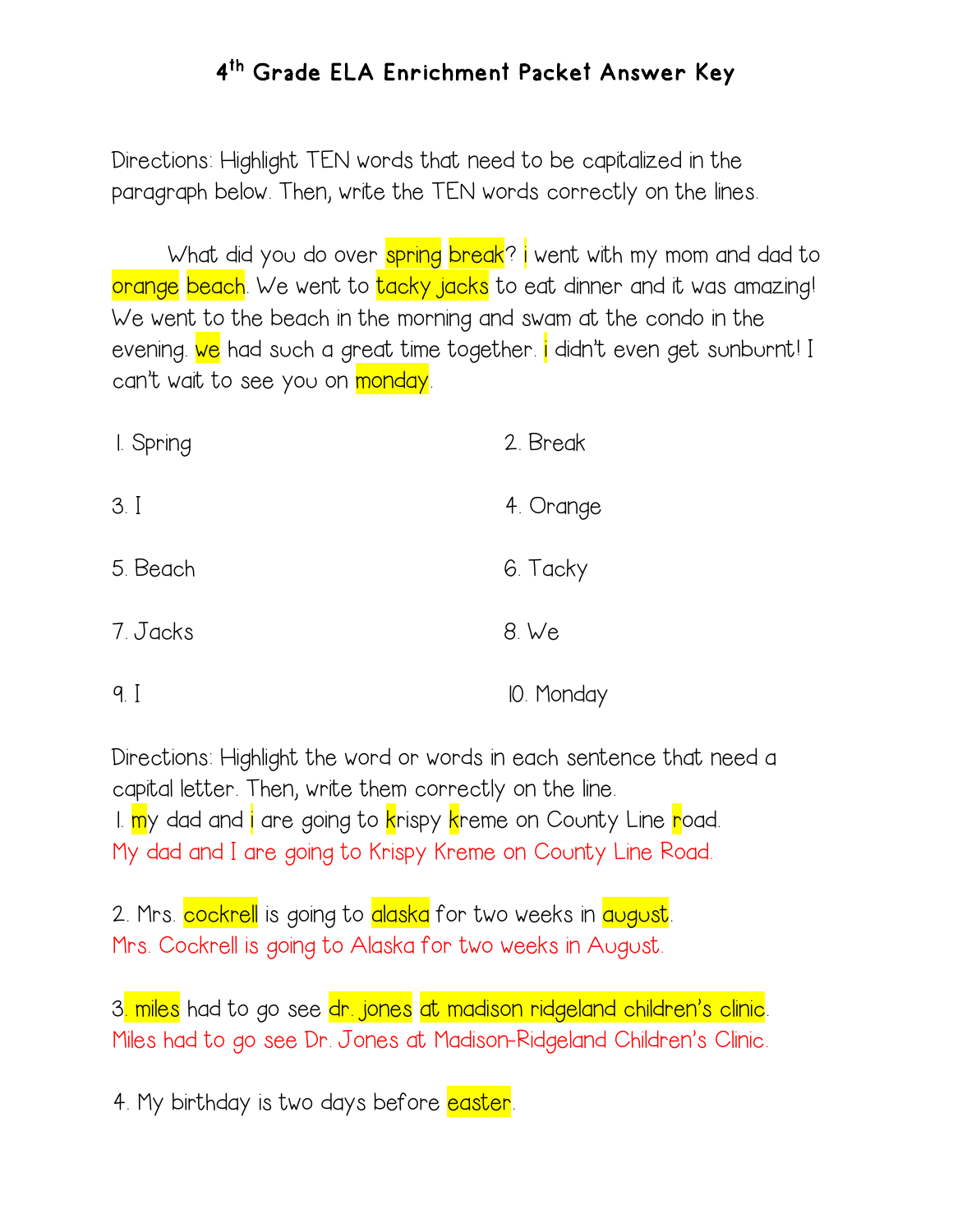#### My Birthday is two days before Easter.

Helping Verbs (front sheet) answer key:

1. is playing 2. might read 3. can drive 4. are traveling 5. is writing 6. am 7. have 8. has 9. am 10. was 11. is 12. were 13. has 14. are

15. was

#### Quotation Marks – answer key

Directions: Add quotations marks to the following sentences.

1. "What are we having for dinner tonight?" Mary asked her mother.

- 2. Mother answered, "We're having tacos."
- 3. "Can we eat on the patio?" Billy begged.
- 4. Mother replied, "Yes, it is a cool evening and not hot at all."
- 5. "What book did you get at the bookstore?" she asked her friend.

6. Jimmy answered, "I got I Survived the Attack of the Grizzlies, 1967."

7. "Our teacher is reading us that book," Samantha added.

Directions: Choose the sentences that is written correctly. Pay close attention to the quotation marks, end punctuation, and commas.

- 8. a. "Did you see the rainbow today?" asked Lucy.
	- b. "Did you see the rainbow"? asked Lucy
	- c. "Did you see the rainbow today?" Asked Lucy.
- 9. a. "I love doing task cards!" The student exclaimed.
	- b. "I love doing task cards!" the students exclaimed.
	- c. "I love doing task cards" the students exclaimed!"
- 10. a. Then Casey replied, "You're my best friend too."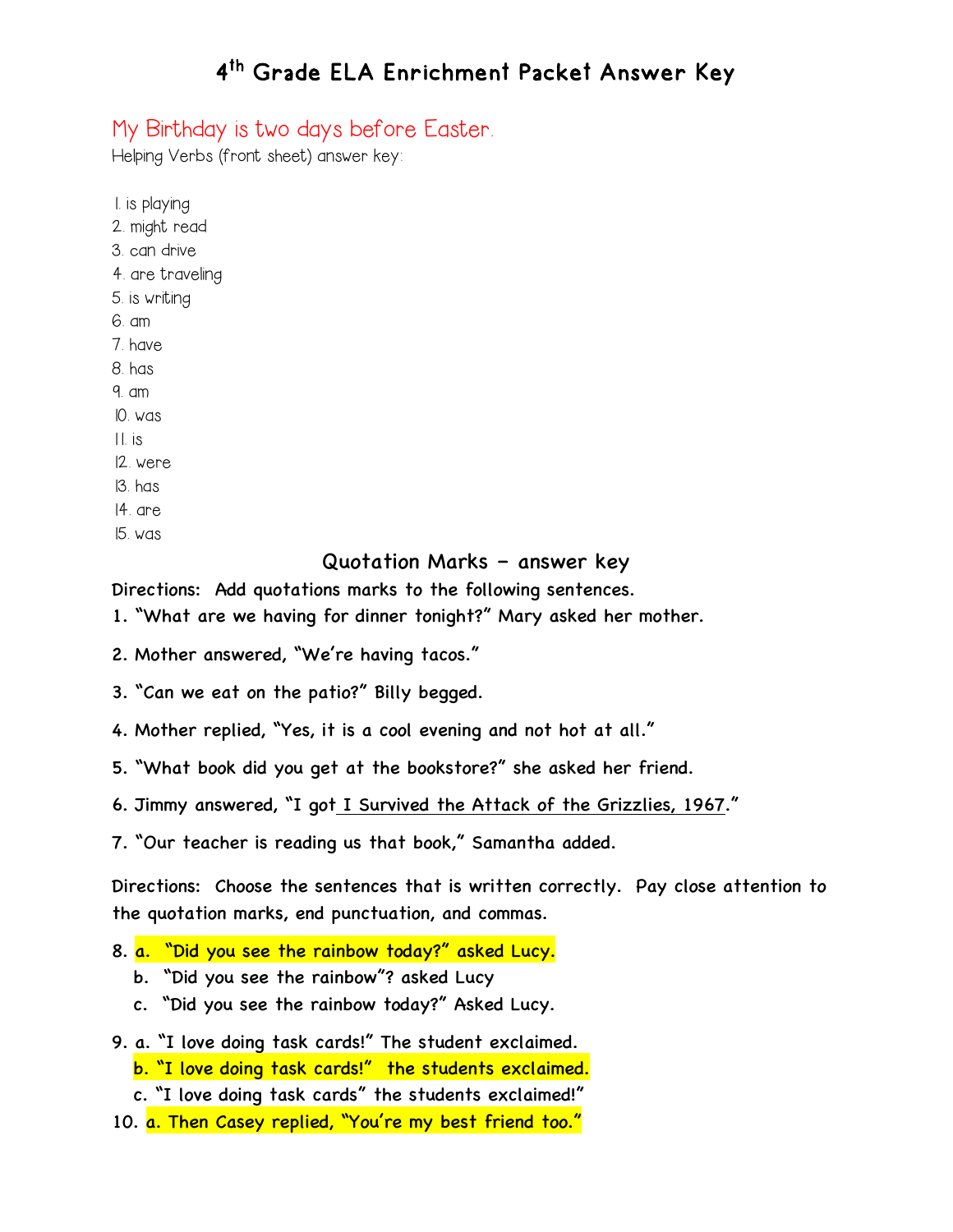- b. "Then Casey replied, "You're my best friend too".
- c. Then Casey replied. "You're my best friend too."

Directions: Rewrite the following sentences by adding quotations marks.

11. Do you want to play soccer next year? Sarah asked.

Answer: "Do you want to play soccer next year?" Sarah asked.

12. Please walk down the hall, Mr. Thomas said.

 Answer: "Please walk down the hall," Mr. Thomas said. Quotation Marks **–** answer key

Directions: Read the following sentences. Color the sentences with the correct quotation marks, comma, and punctuation mark ORANGE and the in incorrect sentences YELLOW.

| Lehmann said, "I am going to<br>finish my homework before<br>practice."<br>Orange | James explained, "One of your<br>tires is low.<br>Yellow |
|-----------------------------------------------------------------------------------|----------------------------------------------------------|
| William mumbled, "I don't want to                                                 | The young girl remarked, "I                              |
| watch that movie"                                                                 | cannot find my stuffed rabbit."                          |
| Yellow                                                                            | Orange                                                   |
| Mary Taylor exclaimed, "We are                                                    | Steve whispered, I don't feel                            |
| going to be late!"                                                                | good at all."                                            |
| Orange                                                                            | Yellow                                                   |
| Abilene screamed, "Edward,                                                        | Jackson replied, "We are going                           |
| come back!"                                                                       | to the movies today."                                    |
| Orange                                                                            | Orange                                                   |
| Thurman groaned "We forgot to                                                     | The boy commented, "We did not                           |
| get bread at the store."                                                          | have school yesterday."                                  |
| Yellow                                                                            | Orange                                                   |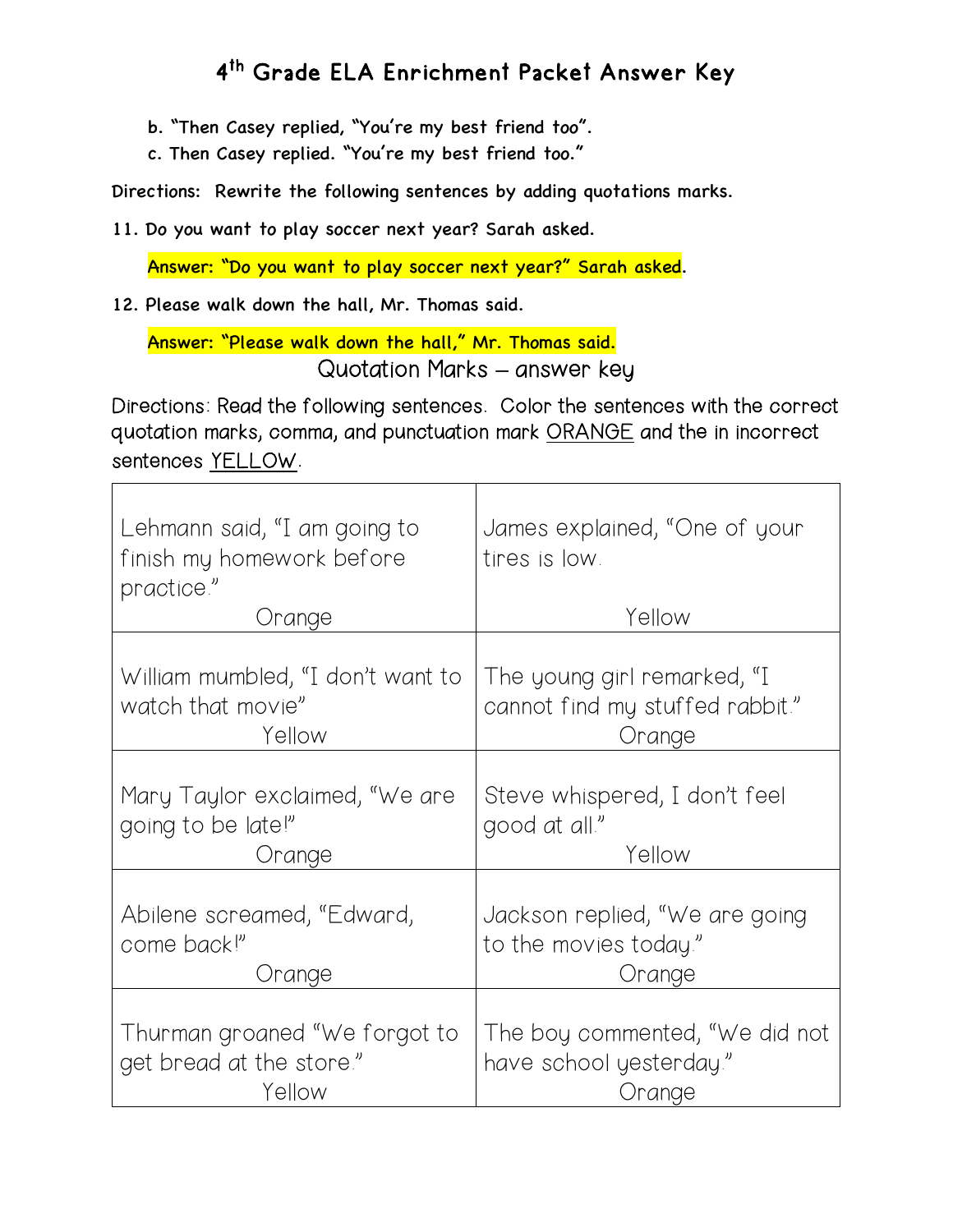| Pellegrina complained, "you | Mrs. Houghton repeated "You     |  |
|-----------------------------|---------------------------------|--|
| disappoint me."             | must walk in the hallway."      |  |
| Yellow                      | Orange                          |  |
| Taylor asked, "When are we  | Mrs. Cockrell demanded, "You    |  |
| going to the movies?"       | must be quiet in the cafeteria" |  |
| range                       | Yellow                          |  |

#### **Quotations Marks -answer key**

**Directions: Correct each sentence by adding the correct punctuation and capitalizations.**

#### Speaker Tag – First

- 1**.** My friend asked, "Can you come over to my house today?"
- 2. Our teacher announced, "We will not have a quiz this week."
- 3. Jackson said, "My favorite color is blue."
- 4. Isabella remarked. "I wish we could go to Disney World."
- 5. Dad exclaimed, "That was the best cake I have ever eaten!"
- 6. Riley complained, "I don't want to do my homework."

#### Speaker Tag – Last

- 1. "I can't wait to see the new Lego movie," she stated.
- 2. "The game will start after school," exclaimed mom.
- 3. "I got a new puppy," announced Amy.
- 4. "It is supposed to be 70 degrees today," exclaimed John.
- 5. "I went to New Orleans last week," said Stacey.
- 6. "Our reading project is due next week," said the student.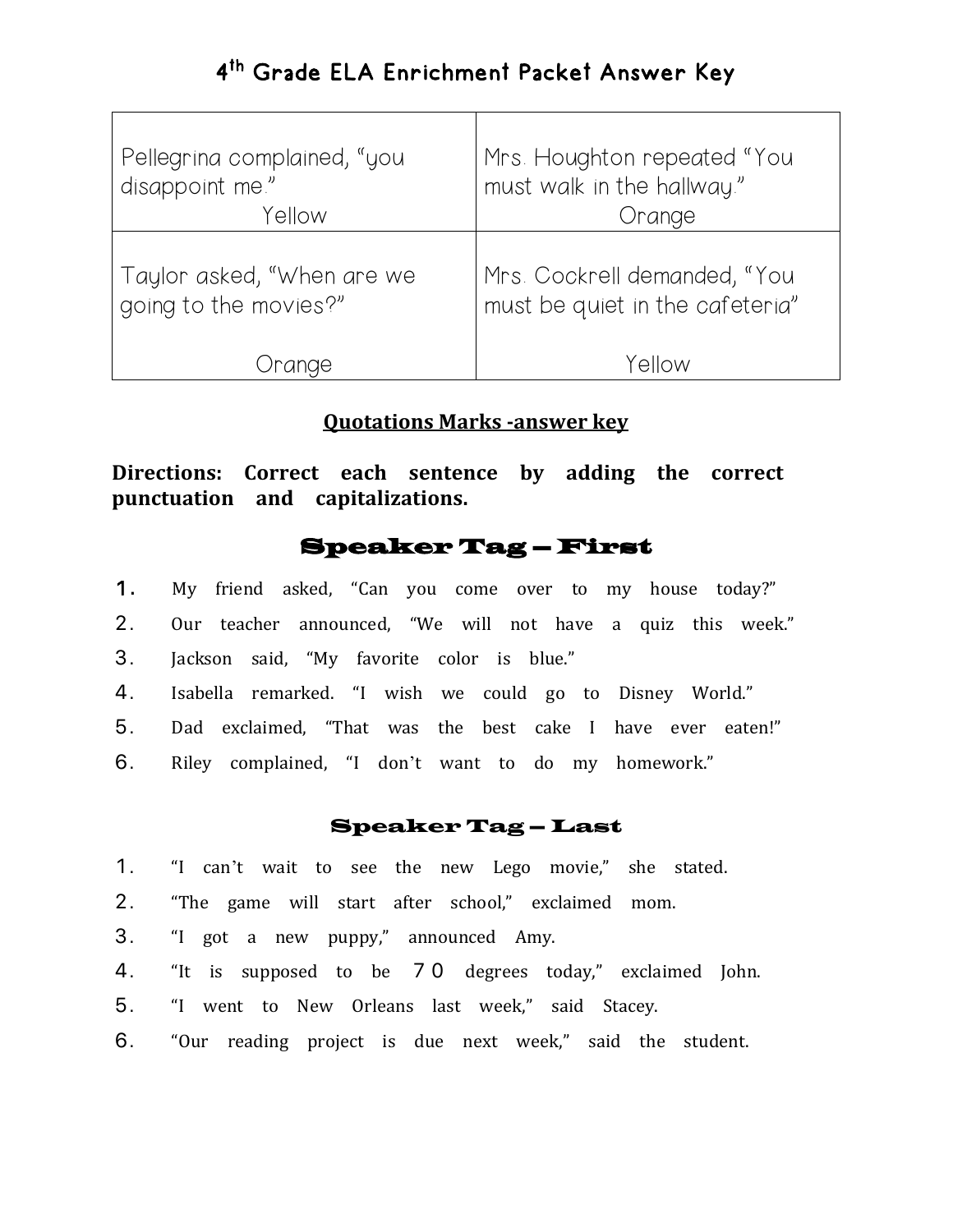### Helping Verbs **–** answer key

Directions: Write the Helping Verb and the Main Verb on the line.

1. Ella is playing the piano.

Helping Verb: is Main Verb: playing

2. The librarian might read us a story about candy.

Helping Verb: might Main Verb: read

3. My uncle can drive us to school tomorrow morning.

Helping Verb: can Main Verb: drive

4. We are traveling to the championship game by bus tomorrow.

Helping Verb: are Main Verb: traveling

5. Sandy is writing a funny story.

Helping Verb: is Main Verb: writing

Directions: Circle the letter for the correct Helping Verb for the sentence. Place the letter on the line



Directions: Circle the ONE helping verb in each sentence.

11. The teacher is walking around the room while the students tested.

12. The dogs were laying on their new bed.

- 13. Our class has read The Miraculous Journey of Edward Tulane.
- 14. The boys are playing the new video game.
- 15. My mom was baking cookies for my class.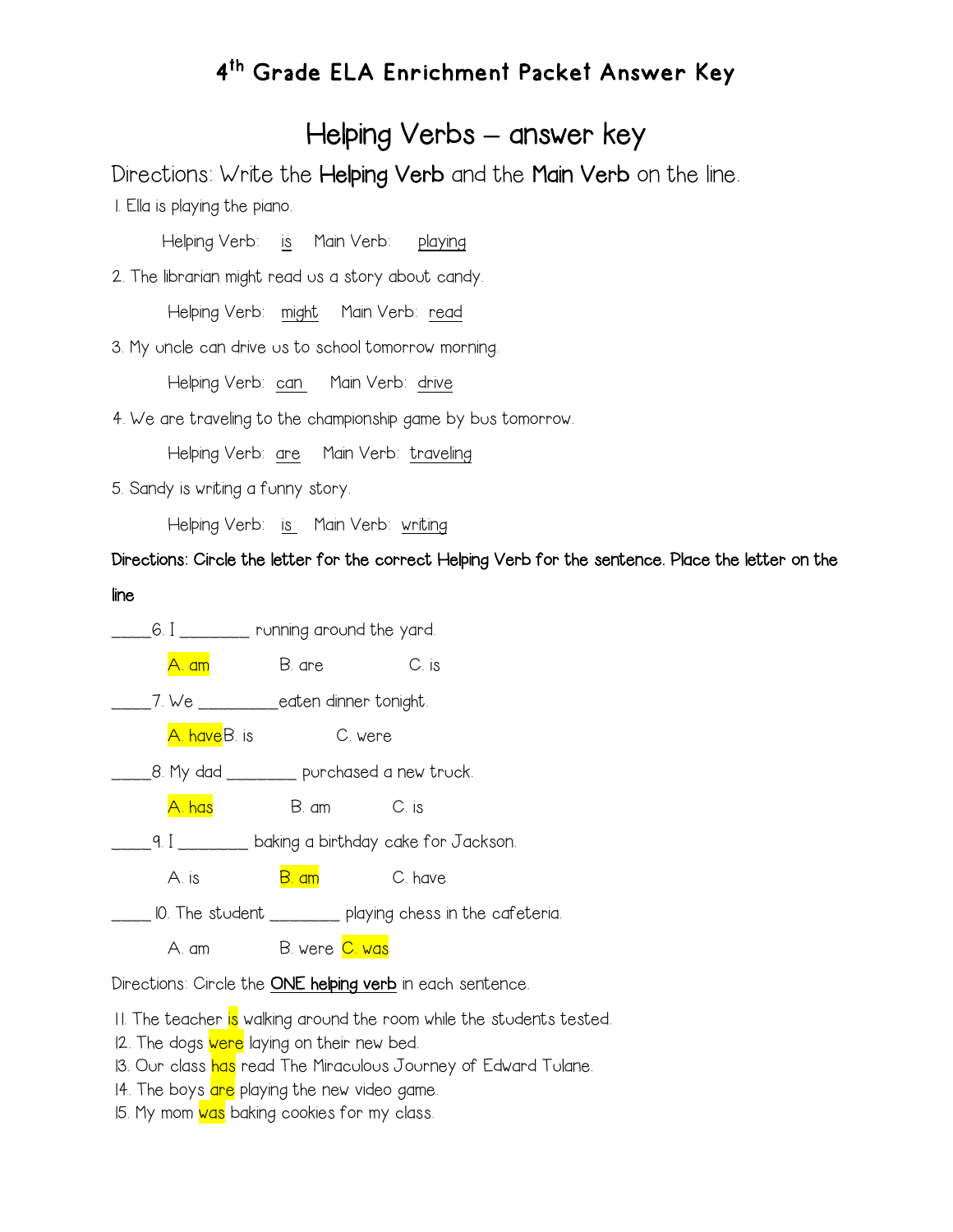# 4th Grade ELA Enrichment Packet Answer Key

Helping Verbs – answer key

Directions: Write the correct helping verb on the line

| 1. We will learn about new buildings.                         | will |      |                           |    |
|---------------------------------------------------------------|------|------|---------------------------|----|
| 2. I am buying a model rocket.                                | am   |      |                           |    |
| 3. The dump trucks are removing the dirt.                     |      | are  |                           |    |
| 4. Fred had painted the rocket red, white, and blue.          |      |      | had                       |    |
| 5. Tomorrow, my sister will come along for the ride. will     |      |      |                           |    |
| 6. They have waited a long time for this trip.                |      | have |                           |    |
| 7. William and Rita have prepared soup before.                |      |      | have                      |    |
| 8. Kendall is picking raspberries from the garden.            |      |      | $\underline{\mathsf{IS}}$ |    |
| 9. Mr. Morris was talking to Ricky about his new job. was     |      |      |                           |    |
| IO. The students are gathering for the Book Club meeting. are |      |      |                           |    |
| II. The whales are playing in the water.                      |      | are  |                           |    |
| 12. My mom has fed the birds in our backyard all winter.      |      |      | has                       |    |
| 13. Tammy is watching a scary movie with her friends.         |      |      |                           | IS |
| 14. Grandma has baked pies for the bake sale.                 |      |      | has                       |    |
| 15. We were standing there for over two hours.                |      |      | were                      |    |